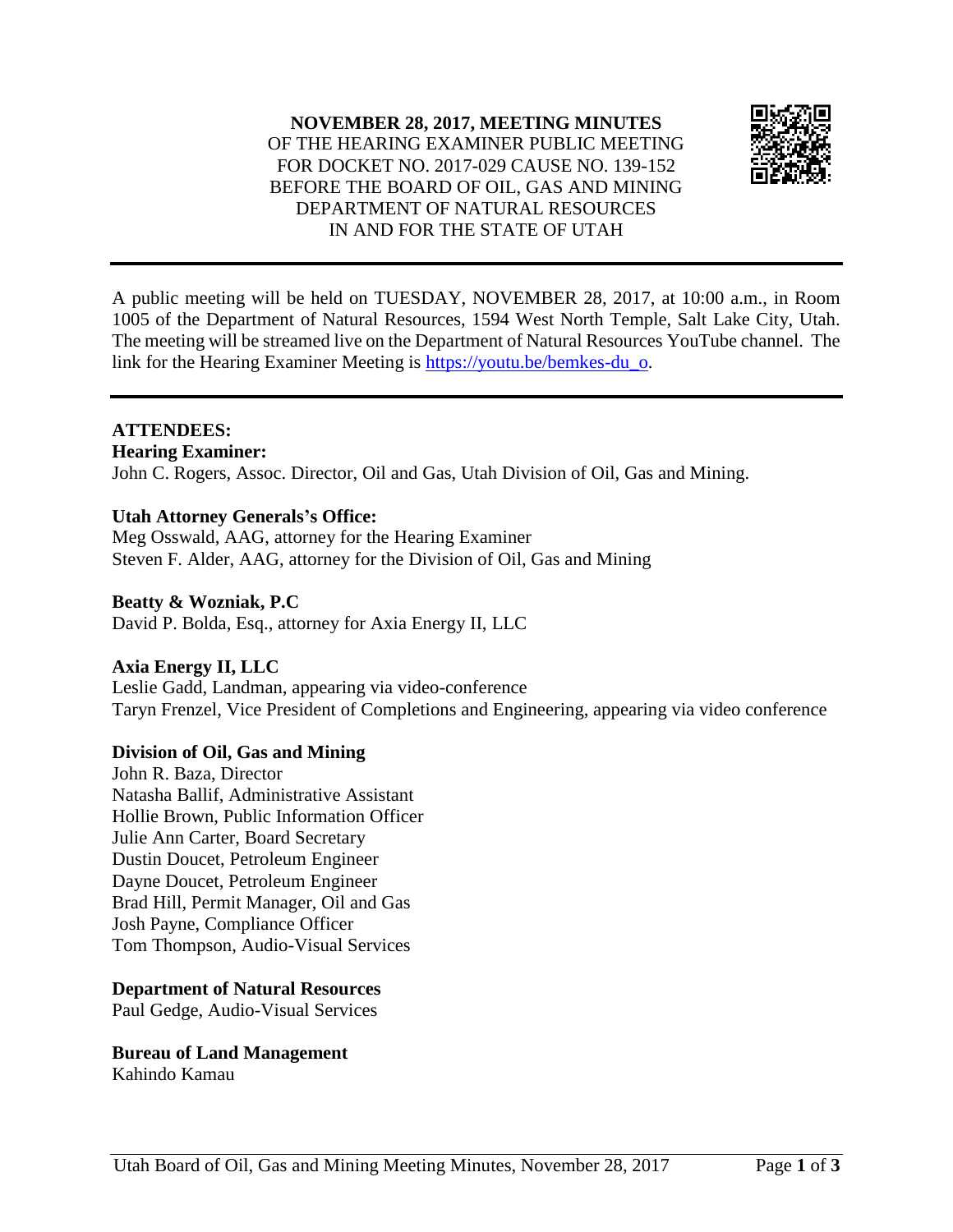#### **Alpine Court Reporting** Michelle Mallonee, CSR

**Members of the Public:**

None present.

The Board of Oil, Gas and Mining ("Board"), State of Utah, pursuant to Utah Administrative Code R641-113-100, has designated a hearing examiner to conduct the hearing.

The Hearing Examiner, Mr. John C. Rogers, called the meeting to order at 10:45 a.m. The hearing had been scheduled to begin at 10:00 a.m., but was delayed for 45 minutes due to a fire alarm that occurred at Axia's office in Colorado, which isthe location from which Axia's witnesses were telecommuting.

1. Docket No. [2017-029](http://ogm.utah.gov/amr/boardtemp/redesign/2017/11_Nov/Dockets/2017-029_139-152_Axia.php) Cause No. 139-152 – In the matter of the Request for Agency Action of AXIA ENERGY II, LLC for an order pooling all interests, including the compulsory pooling of the interests of certain non-consenting and unlocatable owners, within four 1,280-acre drilling units (for five wells) established for the production of oil, gas and associated hydrocarbons from the Lower Green River-Wasatch (Colton) Formations, comprised of all of Sections 26 and 35, and 27 and 34 of Township 2 South, Range 1 West, U.S.M., Uintah and Duchesne Counties; and Sections 26 and 35 and 27 and 34 of Township 2 South, Range 2 West, U.S.M., Duchesne County, Utah.

*(The Board will consider the recommended findings of fact and conclusions of law generated by the hearing examiner at the December 6, 2017, Board Hearing.)*

Time: 10:45 a.m. to 12:26 p.m.

Hearing Examiner: John C. Rogers, Hearing Examiner, Assoc. Director, Oil and Gas, Utah Division of Oil, Gas and Mining.

Counsel for the Hearing Examiner: Meg Osswald, Assistant Attorney General, Natural Resources Division.

Counsel for the Division: Steven F. Alder, Assistant Attorney General, Natural Resources Division. Witness: Dustin Doucet.

Counsel for the Petitioner: David P. Bolda, Esq., Beatty & Wozniak, P.C., Attorney for Axia Energy II, LLC Witnesses: Leslie Gadd, and Taryn Frenzel. The witnesses participated via video conference.

*Please note: The transcript for this matter will be available for review at the Division offices approximately fifteen business days after the hearing date. Copies of individual transcripts*